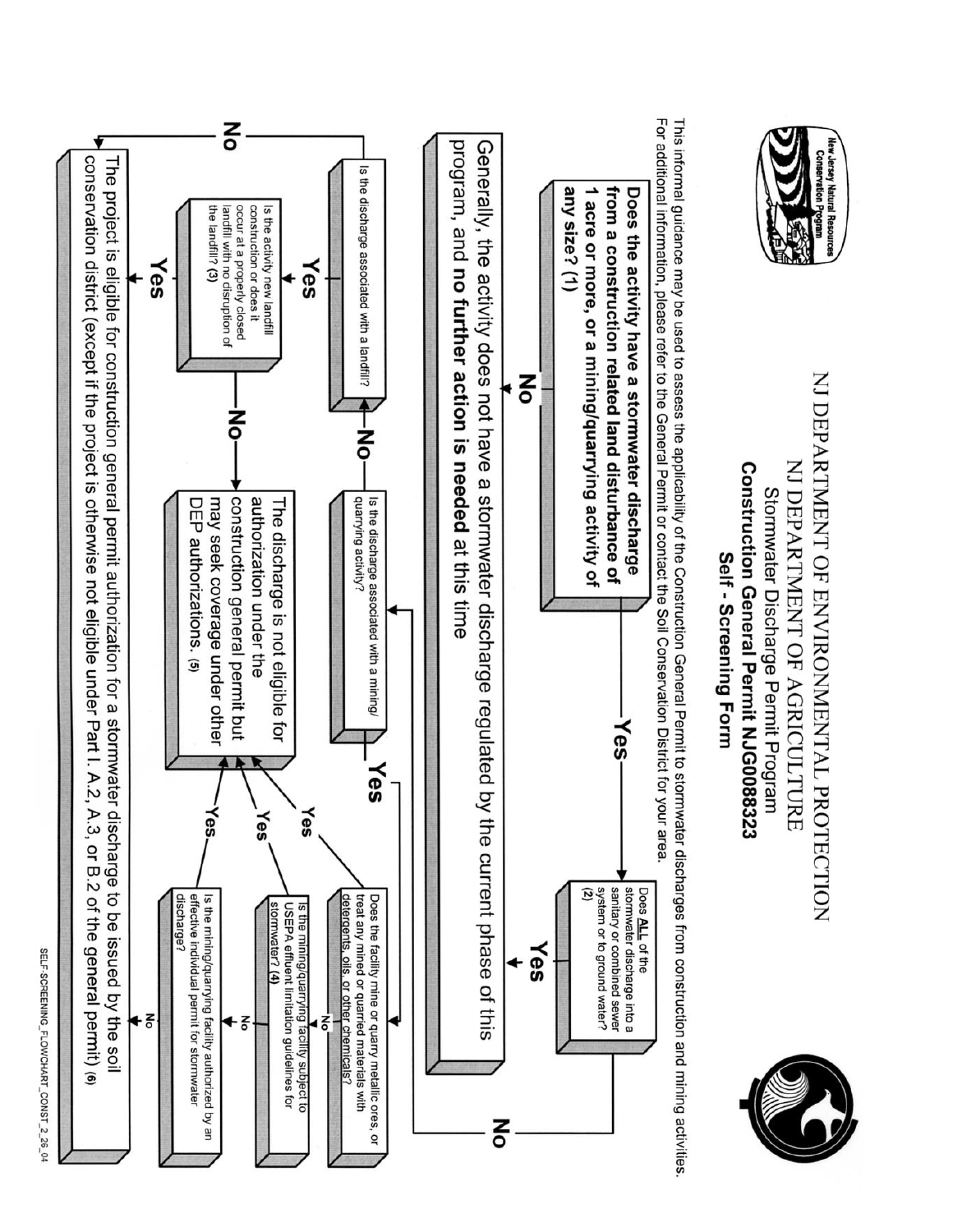## **New Jersey Pollutant Discharge Elimination System STORMWATER DISCHARGE PERMIT PROGRAM**

## **CONSTRUCTION GENERAL PERMIT NJG0088323**

## **SELF-SCREENING FORM NOTES**

**1. Stormwater discharges means** for the purposes of this screening form, stormwater runoff, from a construction, mining, or quarrying project. Eligibility for authorization under the Construction General Permit is limited to the following activities:

 **a. Construction activities** include clearing, grading, and excavation activities associated with construction. Construction activities disturbing less than one acre of total land area which is part of a larger common plan of development or sale must secure stormwater discharge authorization.

 **b. Mining/Quarrying activities** are generally limited to facilities classified as Standard Industrial Classifications 10 through 14 (mineral industry) including active or inactive mining operations that discharge stormwater contaminated by contact with or that has come into contact with any overburden, raw material, intermediate products, finished products or waste products located on the site of such operations. The Construction General Permit is available only for certain facilities that mine or quarry gravel, stone, sand, soil, shale, or clay (such mining or quarrying may involve crushing, washing and other processing). Any facilities that mine or quarry metallic ores, that treat any mined or quarried material with chemicals, or that have stormwater discharges subject to USEPA effluent guideline limitations (see Note 4 below) must instead obtain an individual NJPDES permit directly from the DEP.

**2. This program only addresses stormwater discharges to surface waters (DSW),** which includes discharges to storm sewers (or other stormwater flow paths) that discharge to surface waters a distance from the site. If all of the stormwater from your facility is discharged to a sanitary or combined sewer or to ground water, it is not regulated under this program. (A "combined sewer" is a sewer designed to convey both stormwater and sanitary sewage to a sewage treatment facility.) A verification from the appropriate municipal sewer or public works department, sewerage agency, or municipal engineer (or other supporting documentation) that the discharge is to a combined sewer must be obtained.

If all or part of the stormwater is discharged to ground water, it may require a NJPDES Discharge to Ground Water (DGW) permit. Discharges to ground water occur if any of the following stormwater devices are used: permeable detention or retention basins, dry wells, seepage pits, leaching fields, underground trenches or drains, infiltration/percolation basins or lagoons. If there is a discharge to ground water of stormwater which has been exposed to industrial source materials or industrial activity, or if the discharge to ground water of stormwater is combined with any other industrial discharge, process wastewater discharge, or non-stormwater discharges, you